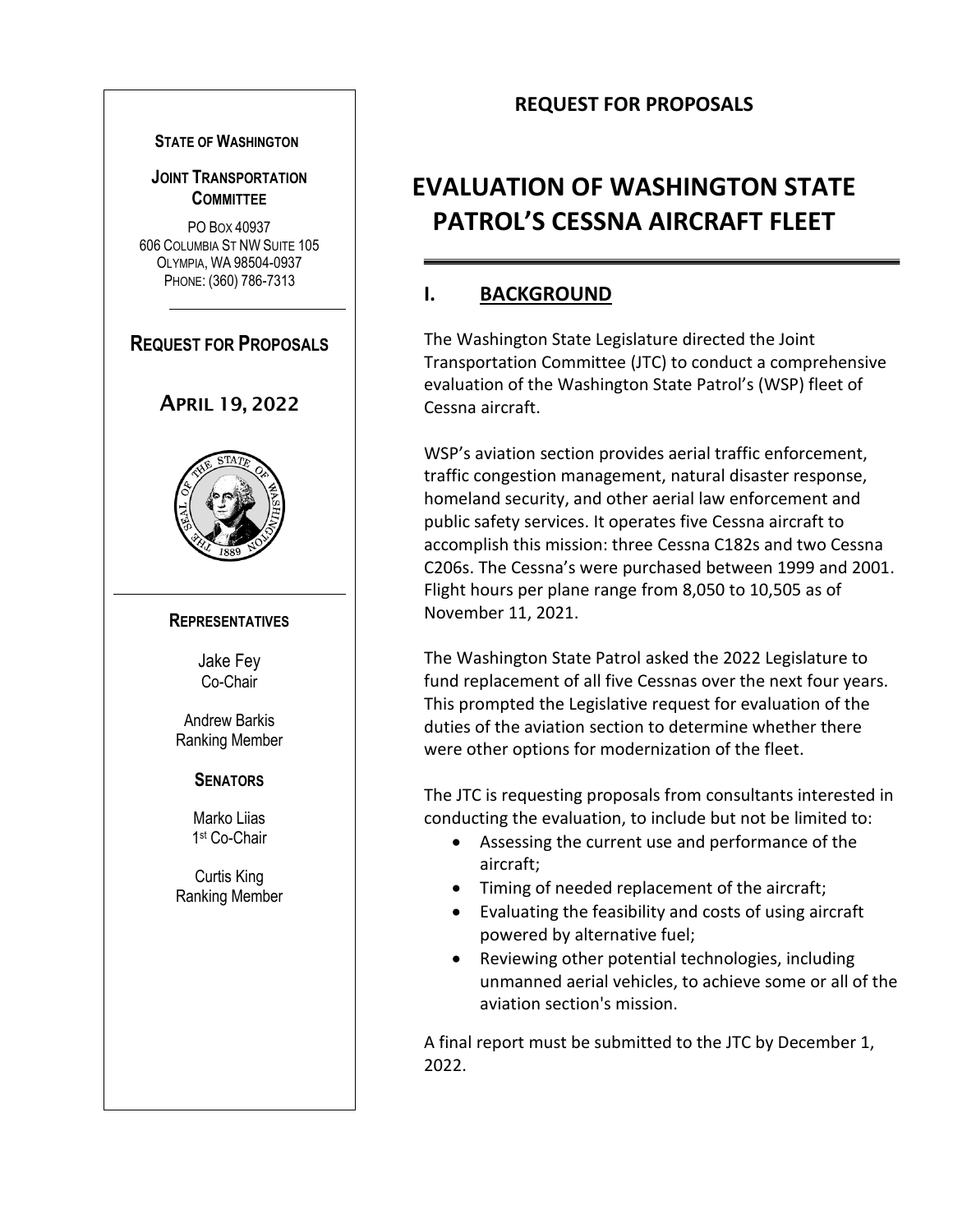# **II. SCOPE OF WORK**

Purpose: The purpose of the study is to evaluate WSP's request for replacement of its Cessna fleet and provide recommendations regarding:

- The need for replacement;
- Timing of replacement; and
- Alternative replacement strategies including alternative fuels or other types of aircraft.

The full text of the legislative [proviso](#page-5-0) requiring this study is included below.

Staff Workgroup. The JTC will form a Staff Workgroup to provide support during the study. The Staff Workgroup will include staff from the JTC, House and Senate Transportation Committees, WSP, and the Office of Financial Management. The Consultant should expect to work with the Staff Workgroup throughout the study, to solicit input, present draft materials and draft reports.

Successful completion of the study requires a consultant with a strong background in general aircraft use and capabilities. Knowledge of law enforcement aircraft use would be of additional value.

# **III. TASKS TO BE COMPLETED IN STUDY**

The description of tasks below is not intended to fully encompass the study tasks, but instead includes the minimum requirements, in order to provide the Consultant with a framework for the study. Consultants are encouraged to recommend additions and/or alternatives to better accomplish the study's tasks.

# **TASK 1: EVALUATION OF CURRENT USE OF THE AIRCRAFT AND STRATEGIC MANAGEMENT OF FLEET INCLUDING TIMING OF REPLACEMENTS**

Task 1 will include an assessment of the current use and performance of the aircraft, including performance measures used to manage the program. The evaluation of WSP's current Cessna will include discussion of potential efficiencies, alternative approaches to accomplishing the Aviation Section's mission, and recommended timing of aircraft replacement.

Deliverable: Brief white paper for incorporation into final report. The white paper should include descriptive photos and graphics comparing the aircraft as well as easy-to-read tables identifying the way things are done now and how they would operate in the future (if the consultant proposes any revisions/changes to the current approach).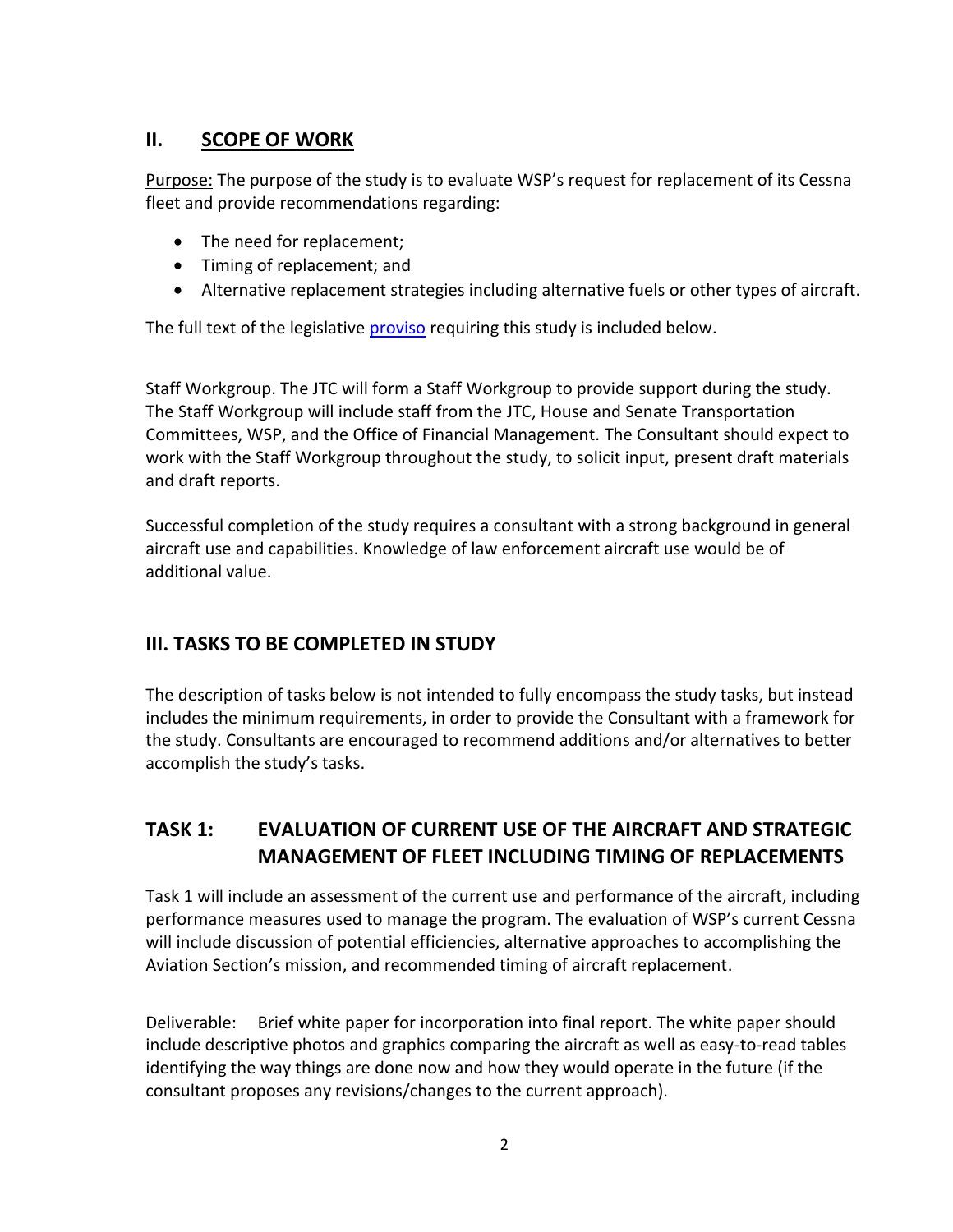# **TASK 2: EVALUATING POTENTIAL FOR PURCHASING ALTERNATIVE FUEL OR ELECTRIC AIRCRAFT**

Using the knowledge of the Aviation Division's mission, activities, and equipment obtained in task 1, the consultant will evaluate the potential for using alternative fuel aircraft to replace the current aircraft. This will require research into the current state of alternative fuel general aircraft and projected improvements in those aircraft, if any.

Deliverable: Draft chapter for incorporation into final report.

### **TASK 3: REVIEW OF INNOVATIVE TECHNOLOGIES**

The Legislature's direction to the JTC includes an evaluation of innovative technologies, including but not limited to unmanned aerial vehicles, for accomplishing some or all of the Aviation Division's mission. The analysis provided should be outcome focused for a nontechnical audience.

Deliverable: Draft chapter for incorporation into final report.

### **TASK 4: WORK WITH STAFF WORKGROUP**

The JTC will form a Staff Workgroup to provide support during the study, comprised of staff from the JTC, House and Senate Transportation Committees, WSP and the Office of Financial Management. The Consultant should expect to manage the Staff Workgroup meetings and supply all meeting materials.

The Consultant will participate in a kick-off meeting with the Staff Workgroup as soon as practicable following contract signing. At that meeting the Consultant will work with the Staff Workgroup to develop a schedule for future meetings.

# **TASK 5: PRESENTATIONS**

In addition to the Staff Workgroup meetings, the Consultant will attend and provide study updates as appropriate at the following meetings:

- Initial presentation of study workplan: June 21, 2022 JTC meeting in Vancouver, WA
- Presentation of final report: November 15, 2022 JTC meeting in Seattle, WA
- One presentation each to the House and Senate Transportation Committees during the 2023 legislative session, at the Committees' discretion. These two presentations would likely occur on the same day in January or February 2023. The consultant would provide an overview of the study findings and recommendations. We are not sure at this time whether these meetings will be remote or in person.

Deliverable: Presentations supported by PowerPoint slide deck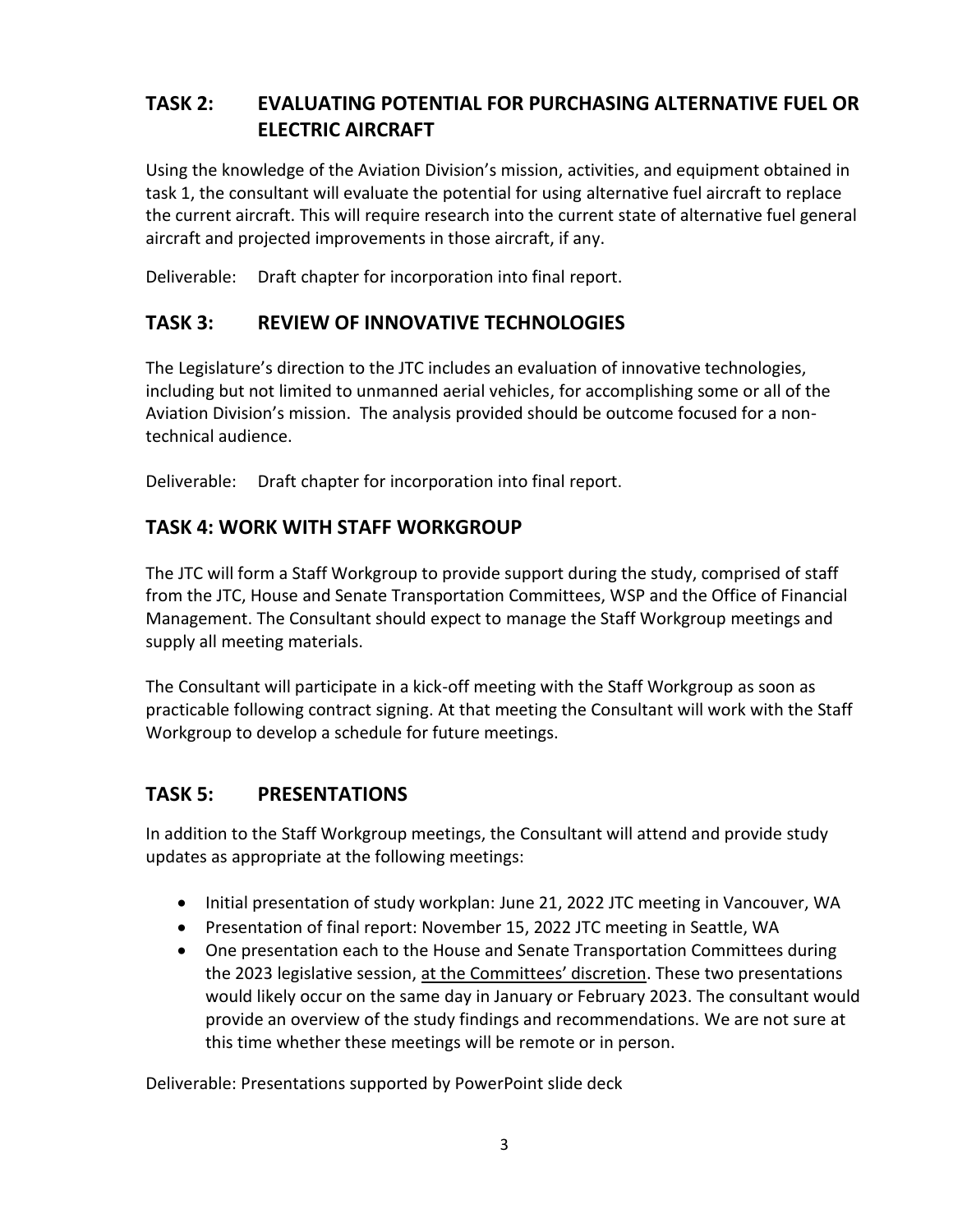# **TASK 6: REPORTS**

The Consultant shall provide a draft final report for review by the JTC staff by October 10, 2022. Following JTC staff review the Consultant will present the draft report to the Staff Workgroup for review and comment during late October 2022. The draft final report will be presented to the JTC at its November 15, 2022 meeting. Any changes to the report made after that meeting will be incorporated and finalized in time for final completion of the report by December 1, 2022.

The Consultant shall work with the JTC Project Manager on review of the draft reports and incorporate any needed changes.

Deliverable: Final Report

#### **III. CONTRACT DELIVERABLES**

The successful Consultant will provide the following services and deliverables:

- 1. The Consultant shall work with JTC staff to develop a draft workplan to meet the requirements of section III of this RFP. The Consultant will present the draft workplan at the first staff workgroup meeting. Based on input from that meeting the Consultant will finalize the workplan with any changes necessary based on additional information. The work plan shall include:
	- Specific steps detailing how this study will be carried out;
	- The specific tasks to be performed and by whom;
	- The expected duration and level of effort in hours by person;
	- The specific data that will be needed, along with data sources; and,
	- A schedule for performing the tasks.

The JTC will review, comment on, and approve this work plan. Any subsequent changes to the work plan shall also require approval by the JTC.

- 2. In conducting the study, the Consultant shall coordinate and facilitate the Staff Workgroup meetings. The Consultant shall provide all meeting materials. JTC staff will be responsible for securing meeting locations and providing food and refreshments for any in-person meetings.
- 3. The Consultant Project Manager shall have, at a minimum, twice-monthly scheduled conference calls with the JTC Project Manager. Full or partial consultant team conference calls may be scheduled as needed.
- 4. The Consultant shall prepare and present to the JTC Project Manager, monthly written progress reports that address and summarize the issues in the Consultant's contracted Scope of Work and Work Plan.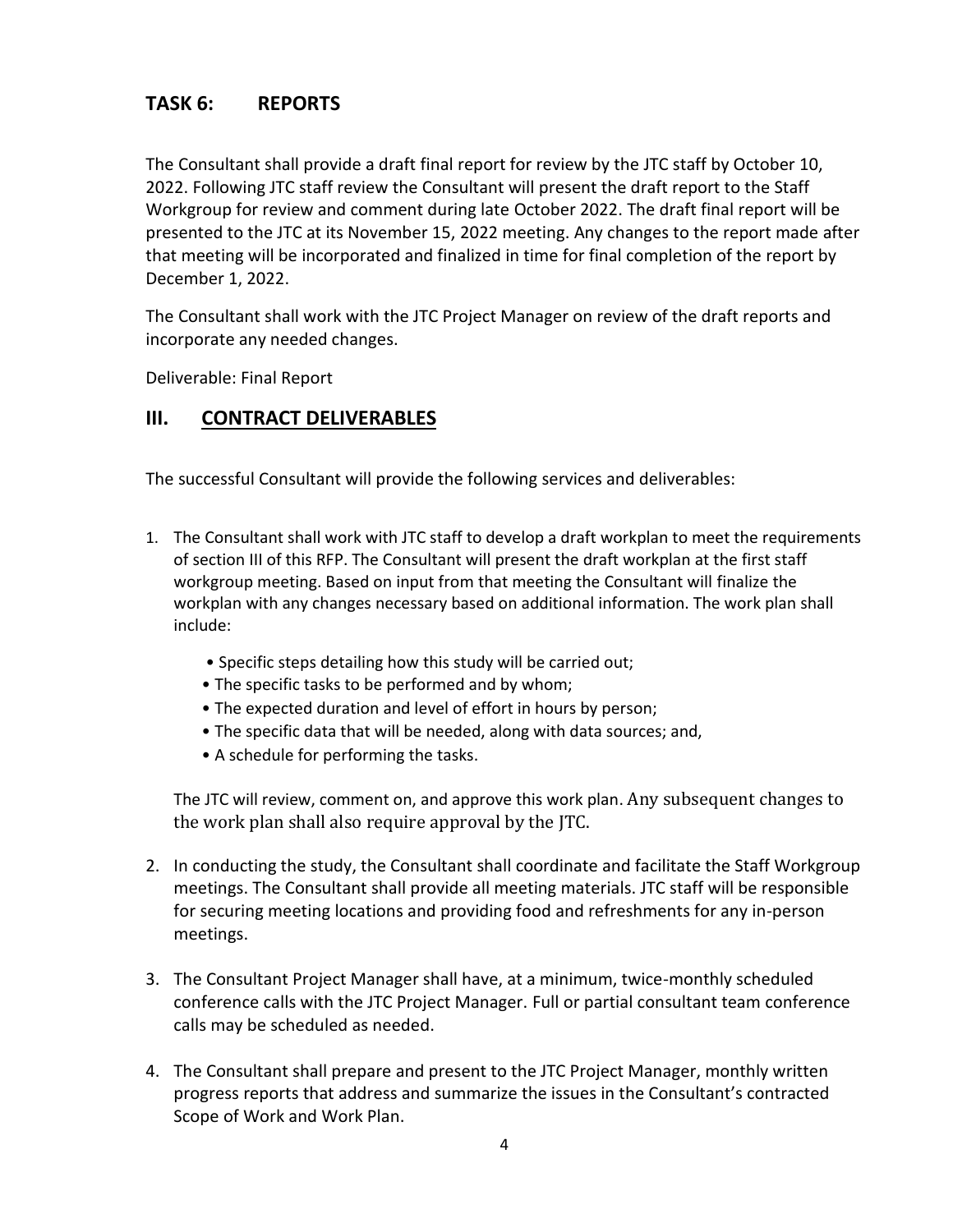- 5. The Consultant shall prepare draft deliverables as described in tasks 1-6. The Consultant shall present a draft to the JTC Project Manager and Staff Workgroup, for comments and suggestions. The Consultant shall work with the JTC Project Manager on review of the draft white papers, PowerPoints, and reports, incorporating any needed changes.
- 6. The Consultant shall present a draft and final reports meeting the schedule detailed in Task 6, above. The Consultant shall work with the JTC Project Manager on review of draft reports and incorporate any needed changes.
- 7. The Consultant shall present the draft Final Report to JTC Members at the November 15, 2022 JTC meeting. The draft Final Report is not final until the four JTC Members have voted to accept it.
- 8. The Consultant may be requested to make a presentation to the House and Senate Transportation Committees during the 2023 legislative session. The decision will be up to the chairs of the House and Senate Transportation Committees.
- 9. The Consultant shall provide electronic copies of all meeting materials and reports suitable for printing and web-based distribution (PDF).

# **IV. OVERSIGHT AND ADMINISTRATIVE RESPONSIBILITY**

The JTC will have prime oversight for this study. The clients of this study are the four JTC Members (the Chairs and Ranking Members of the House and Senate Transportation Committees), who are represented in day-to-day study activities by the JTC Project Manager. JTC staff will be responsible for the following activities:

- Prepare, publish and administer the RFP process.
- Coordinate the Consultant selection process and negotiate the contract.
- Administer the contract (review and approve invoices, ensure milestones are being met, etc.)
- Attend regularly scheduled briefings with Consultant.
- Receive, evaluate and edit Consultant products.
- Oversee communications and meetings between JTC, the Consultant, and the Staff Workgroup.

# **V. MINIMUM QUALIFICATIONS**

- Bidder must be licensed to do business in the state of Washington.
- JTC shall also examine Bidder for responsibility. Responsibility shall include such measures as insurance coverage that meets state requirements, references, prior experience and satisfaction of existing clients, and other information related to responsibility.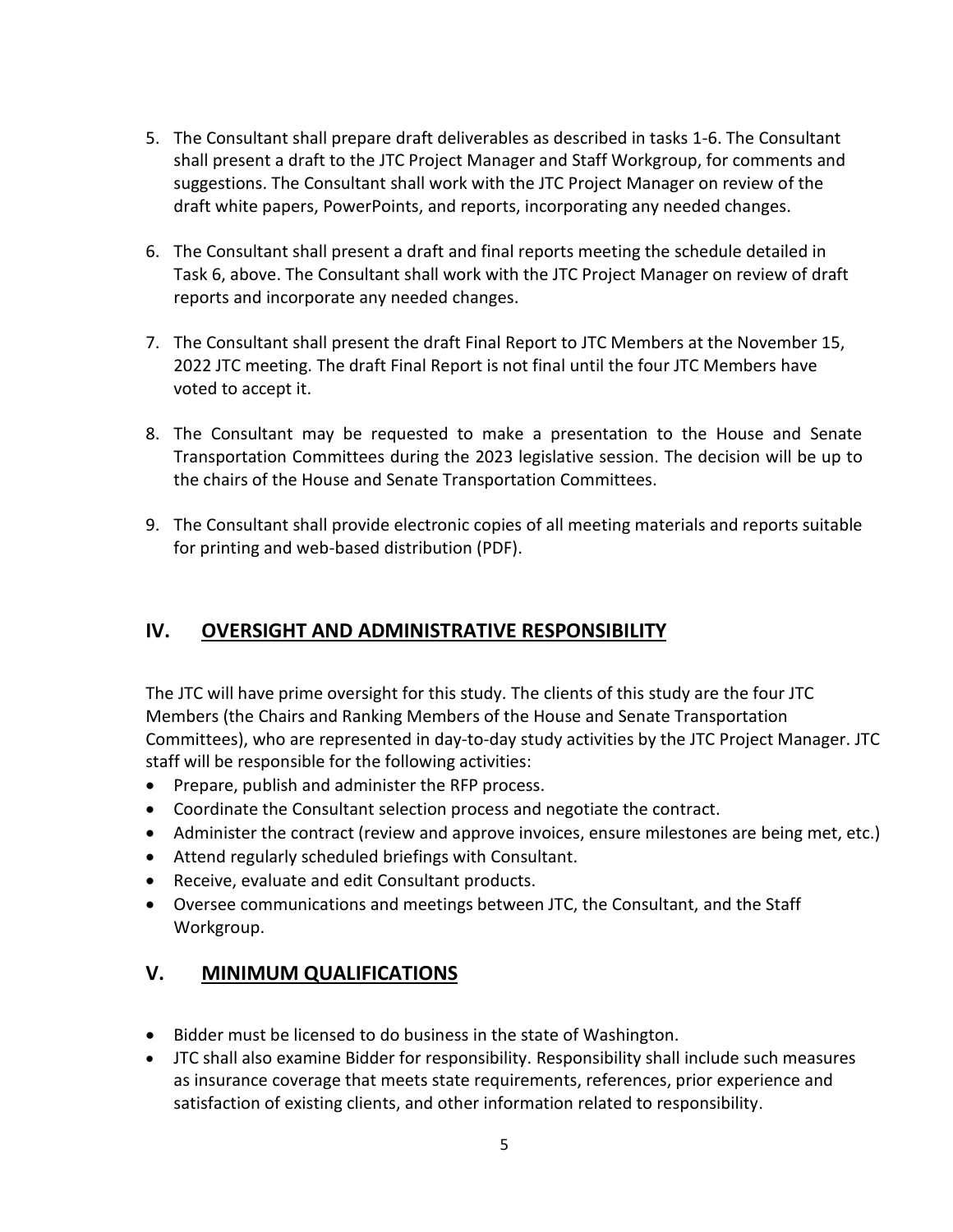### **VI. DEFINITIONS**

- **Apparently Successful Bidder** or **Apparently Successful Consultant -** the Bidder or Consultant selected as the most qualified entity to perform the stated services.
- **Bidder or Consultant –** an entity intending to submit or submitting a proposal for the project.
- **JTC –** Joint Transportation Committee, a Washington State legislative agency governed by an Executive Committee comprised by the Chairs and Ranking Members of the House and Senate Transportation Committees. JTC shall mean the Executive Committee, Committee Coordinator, Project Manager, and/or any other staff of the JTC.
- **JTC Members –** the four Members of the JTC Executive Committee, who are the Chairs and Ranking Member of the House and Senate Transportation Committees.
- **JTC Coordinator** the Chief Executive Officer of the Joint Transportation Committee.
- **RFP --** This Request for Proposals, any addendum or erratum thereto, Bidder's written questions and the respective answers, and any related correspondence that is addressed to all Bidders.
- **Contract definitions** are provided in the State of Washington General Terms and Conditions for personal services contracts in Exhibit A.

#### <span id="page-5-0"></span>**VII. PROVISO**

Below is the budget proviso language for this study from ESSB 5689 §204(9):

\$250,000 of multimodal transportation account—state appropriation is for a comprehensive evaluation of the Washington state patrol's fleet of Cessna aircraft. The evaluation must include, but is not limited to, the following: (a) An assessment of the current use and performance, including outcomes measures, associated with the aircraft; (b) the timing of any needed replacement of the aircraft; (c) the feasibility, cost, and benefits associated with replacing the aircraft with ones powered by alternative fuel; and (d) a review of innovative technologies, including unmanned aerial aircraft, to achieve the desired outcomes. The final report must be submitted by December 1, 2022.

#### **VIII. HELPFUL RESOURCES**

The following resources are provided for convenience and additional background for preparation of proposals. These resources are not exhaustive and should not be solely relied upon to form the basis of a proposal or any subsequent recommendations.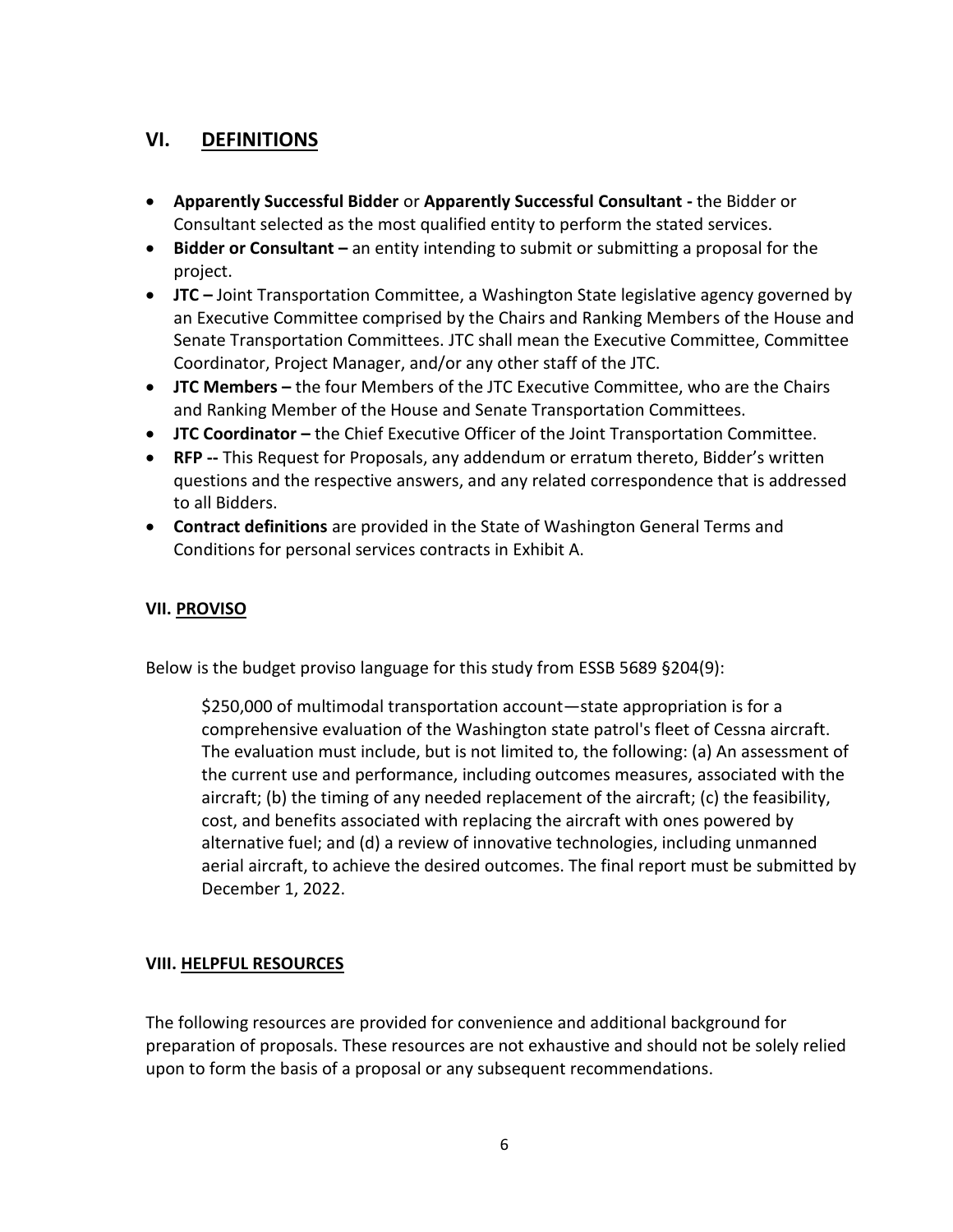- [Washington State Patrol Budget Decision Package requesting funding for replacement](http://leg.wa.gov/JTC/Documents/RFPs/WSPCessnaReplacement.pdf)  [aircraft.](http://leg.wa.gov/JTC/Documents/RFPs/WSPCessnaReplacement.pdf)
- [WSP Aviation Division overview presentation.](http://leg.wa.gov/JTC/Documents/RFPs/WSPPPTAviation.pdf)

### **IX. PROJECT BUDGET**

The budget for this project shall not exceed a maximum of \$245,000. Any resulting contract for this project will be subject to the standard state of Washington General Terms and Conditions for personal services contracts. A copy is attached to this RFP as Exhibit A.

# **IX. INSTRUCTION TO BIDDERS**

#### **A. SUBMISSION OF PROPOSAL**

**NOTE:** All times listed below refer to local time in Olympia, Washington.

- 1. A Letter of Intent to Bid must be submitted either electronically or by paper copy by 5:00 p.m., local time in Olympia, on **April 29, 2022**, and must include company name, address and email address.
- 2. Bidders must submit proposals in PDF format as an email attachment and/or as a link where the PDF file can be downloaded.
- 3. Bidders must provide two samples of previous work similar to this type in PDF format as an email attachment and/or as a link where the PDF file(s) can be downloaded.
- 4. Proposals are due no later than **5:00 p.m. (local time in Olympia) May 11, 2022**. Late proposals will not be accepted and will be automatically disqualified. Proposals should be submitted to Sonia Plasencia, RFP Coordinator – [sonia.plasencia@leg.wa.gov.](mailto:sonia.plasencia@leg.wa.gov)
- 5. Selected bidders will be required to participate in oral interviews on **May 25, 2022** via video conference. Selected bidders will be notified of the time of their scheduled interview and presentation.
- 6. All proposals and accompanying documentation become the property of the JTC and will not be returned.
- 7. JTC will not be liable for any costs associated with preparation and presentation of a proposal submitted in response to this RFP. The Bidder assumes responsibility for the travel and associated costs of Bidder personnel as they relate to bidding on this project.
- 8. In the event it becomes necessary to revise any part of this RFP, an addendum or erratum will be provided to all Bidders who submitted a Letter of Intent to bid.
- 9. After submission, Bidders will not be allowed to amend their proposal. Responses consisting solely of marketing material are not acceptable and will be rejected.
- 10. Questions regarding this RFP should be directed to Sonia Plasencia, RFP Coordinator, as the single point of contact for this solicitation, **by email only** to [sonia.plasencia@leg.wa.gov](mailto:sonia.plasencia@leg.wa.gov) . Inquiries concerning clarification of some aspect of the RFP will be accepted beginning at 9:00 a.m. **April 19, 2022***.* No inquiries concerning the RFP will be accepted after 5:00 p.m., on **May**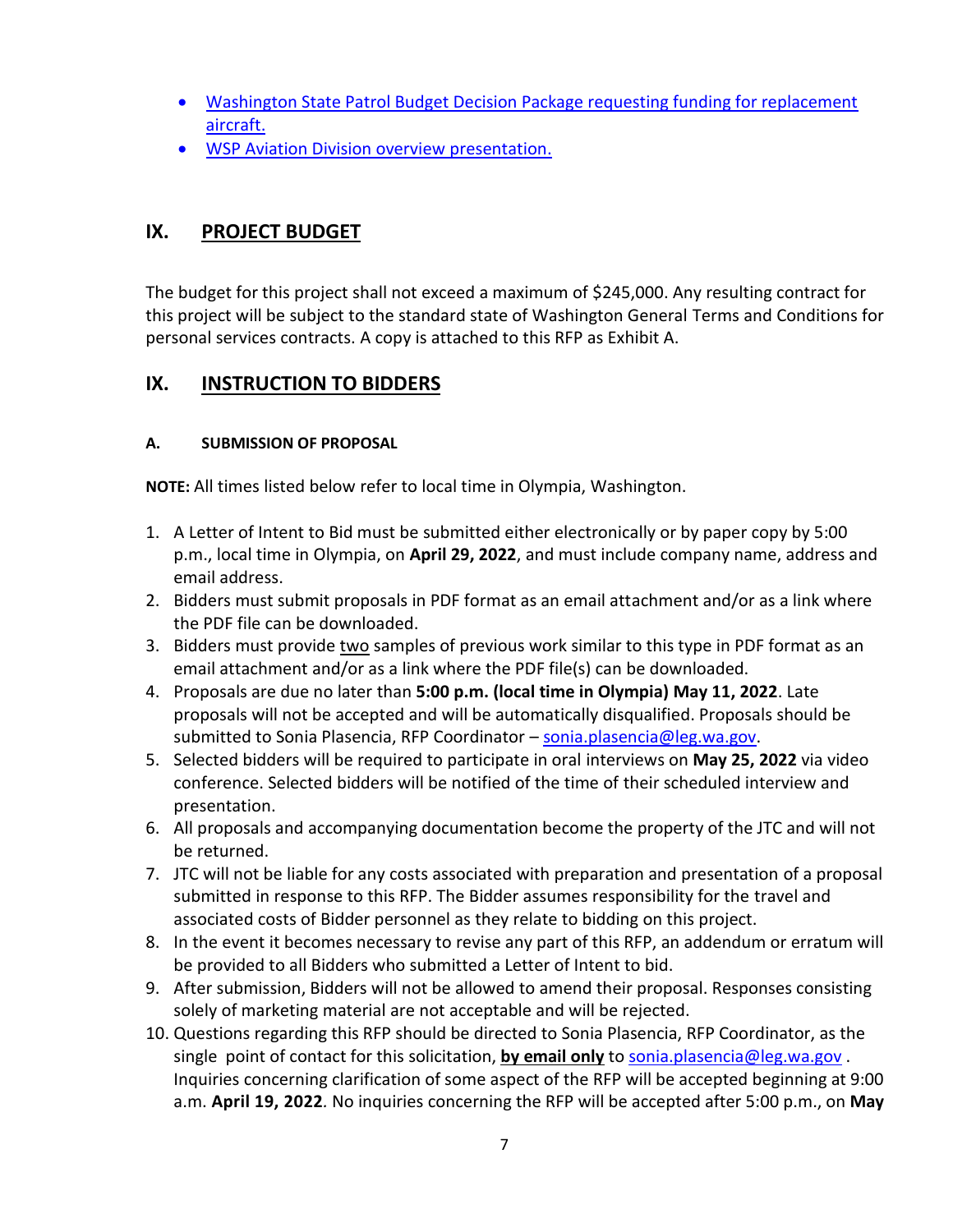**3, 2022***.* Responses to questions will be posted at <http://leg.wa.gov/JTC/Pages/RFPs.aspx> within three business days. By **May 4, 2022***,* all responses to inquiries will be posted and transmitted to all Bidders who have submitted a Letter of Intent to Bid

#### **B. LETTER OF SUBMITTAL**

The Letter of Submittal and the attached Certification and Assurances form (Exhibit B) must each be signed and dated by a person authorized to legally bind the Bidder to a contractual relationship, e.g., the President or Executive Director if a corporation, the managing partner if a partnership, or the proprietor if a sole proprietorship. Along with introductory remarks, the Letter of Submittal is to include by attachment the following information about the Bidder and any proposed subcontractors:

- 1. Name, address, principal place of business, telephone number, and fax number/email address of legal entity or individual with whom contract would be written.
- 2. Name, address, and telephone number of each principal officer (President, Vice President, Treasurer, Chairperson of the Board of Directors, etc.).
- 3. Legal status of the Bidder (sole proprietorship, partnership, corporation, etc.) and the year the entity was organized to do business as the entity now substantially exists.
- 4. Federal Employer Tax Identification number or Social Security number and the Washington Uniform Business Identification (UBI) number issued by the state of Washington Department of Revenue.
- 5. Location of the facility from which the Bidder would operate.
- 6. The names of any Washington State employees or persons employed by Washington State within the last two years employed or on the firm's governing board as of the date of the proposal. Include their position and responsibilities within the Consultant's organization. If following a review of this information, it is determined by the JTC that a conflict of interest exists, the Bidder may be disqualified from further consideration for the award of a contract.

### **C. PROPOSAL FORMAT**

The proposal must be submitted in PDF format and be printable on eight and one-half by eleven (8 1/2x11) inch paper. The five major sections of the proposal are to be submitted in the order noted below:

- 1. Letter of Submittal, including signed Certifications and Assurances (Exhibit B).
- 2. Technical Approach
	- The Technical Approach should respond to Tasks 1-8 in Section III of this RFP, not to exceed ten pages. This page limitation does not include resumes, qualifications, work samples, the Letter of Submittal or signed Certifications and Assurances form.
	- The Technical Approach should describe the approaches, methodologies, and techniques that will be used to undertake each of these tasks and produce the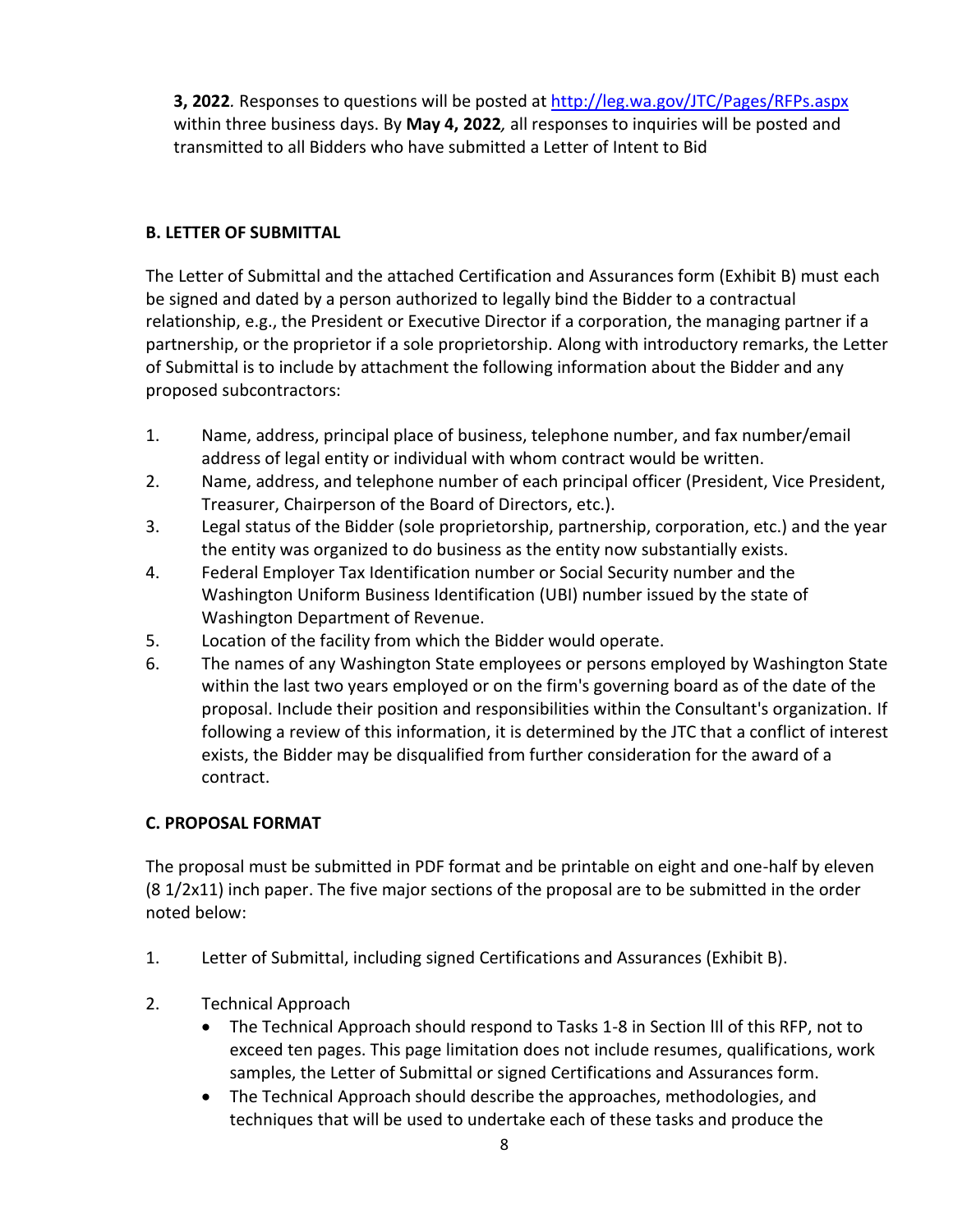deliverables; and shall identify each person responsible for each task. It should describe in as much detail as possible the anticipated tasks, levels of effort, schedules, and coordination work required to undertake the Tasks.

- 3. Management Approach
	- The Management Approach shall describe how your firm proposes to organize, manage, control, and report on the status of the study. Identify all critical milestones. It should include the following:
		- o A statement of qualifications to conduct this work.
		- $\circ$  Identification of the individual(s) who will do the actual work being proposed, with attached professional resumes. Please keep resumes as concise as possible.
		- o An organization chart indicating the lines of authority for all personnel involved in performance of the potential contract.
		- o A description of staff responsibilities and the amount of time they will devote to the project by task or topic area.
	- Bidders must include two samples of previous work similar to this type of project as electronic copies. (PDF)
- 4. Cost Approach
	- The total cost of this work shall be documented in a detailed budget, including direct and indirect labor, travel, and any other expenses (itemized). The cost description shall identify projected work hours and hourly rate(s) for each employee, by name and task, who will be assigned to this project. At this time, the JTC anticipates that all meetings related to this study will be held via video conference until at least October of 2022.
- 5. References
	- Include three references with whom your firm and the proposed Consultant Project Manager has done similar work. For each reference, include name, title, organization, address, phone number and email address. References shall not include staff of the Joint Transportation Committee, nor Washington State House or Senate Transportation Committee staff.
- 6. Diverse Business Inclusion Plan (Exhibit C)

# **X. EVALUATION CRITERIA**

Proposals will be reviewed and evaluated by a panel selected by the JTC. After the initial evaluations, the JTC will select a small group of Bidders as finalists for oral interviews and presentations to the evaluation panel. Commitments made by the Bidder at the oral interview, if any, will be considered binding. The score from the oral presentation will be considered independently and will determine the apparently successful bidder.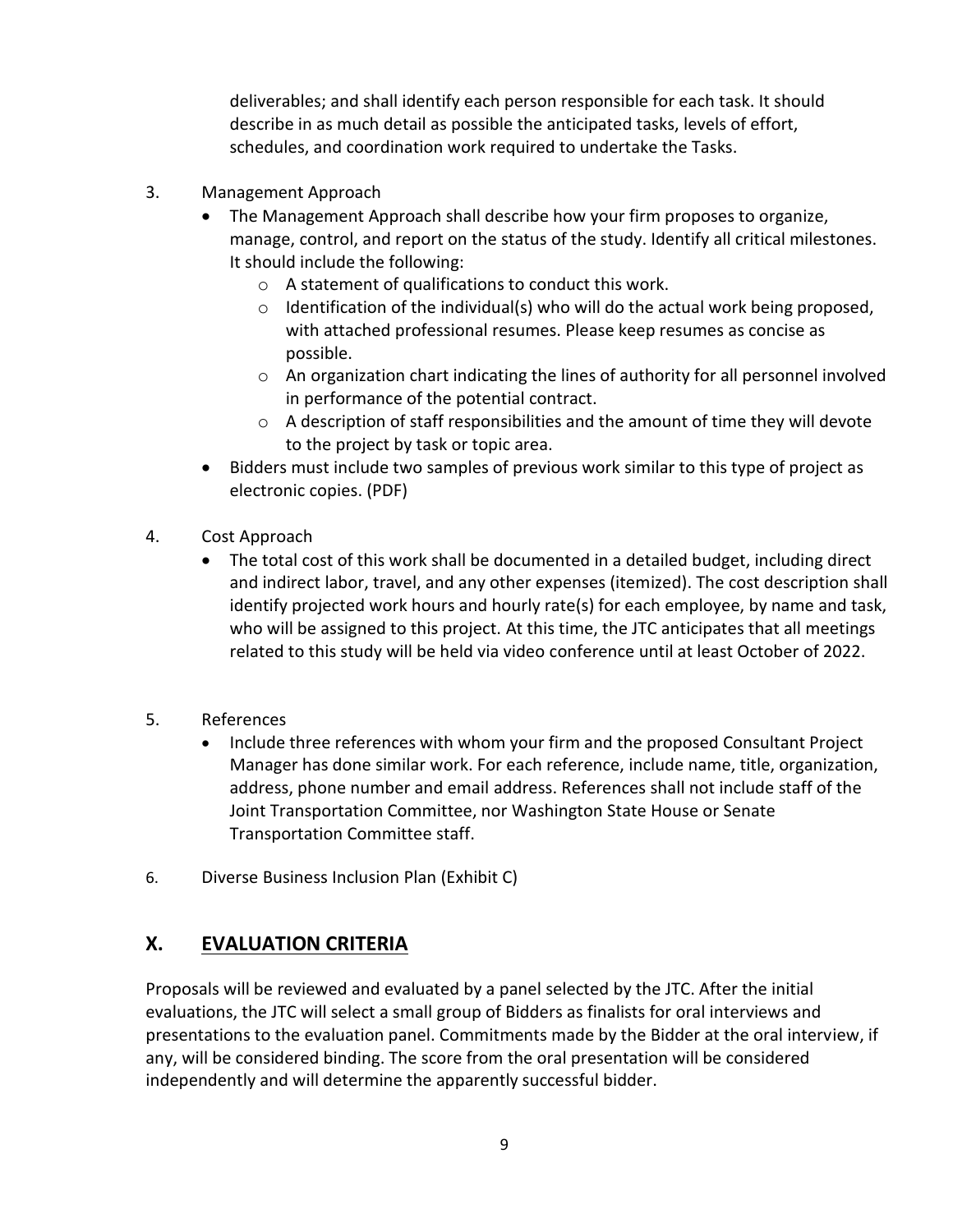Written proposals submitted in response to this RFP will be evaluated and weighted on the following three categories. This evaluation will be used solely for selecting Bidders to be invited for interviews.

- Technical Approach (50%)
	- <sup>o</sup> Proposed project approach and methodology
	- <sup>o</sup> Quality of work plan
	- <sup>o</sup> Feasibility of proposed schedule
	- <sup>o</sup> Description of proposed deliverables
- Management Approach (40%)
	- <sup>o</sup> Project team structure internal controls
	- <sup>o</sup> Staff qualifications & resumes
	- $\circ$  Relevant experience with projects of similar complexity & type
	- <sup>o</sup> Other applicable experience
- Cost Approach (10%)
	- <sup>o</sup> Quality of detailed budget
	- <sup>o</sup> Reasonableness of cost approach
	- <sup>o</sup> Total project cost

### **XI. ESTIMATED SCHEDULE OF ACTIVITIES**

| Letters of Intent to Bid due                | April 29, 2022                      |
|---------------------------------------------|-------------------------------------|
| Due date for proposals                      | May 11, 2022                        |
| Oral Interviews                             | May 25, 2022                        |
| Announce apparently successful Bidder       | May 27, 2022                        |
| Estimated contract start date               | June 13, 2022                       |
| Draft Interim Report due                    | October 10, 2022                    |
| Present draft Final Report to JTC           | November 15, 2022                   |
| Potential presentations to House and Senate | During session on committee request |
| <b>Transportation Committees</b>            |                                     |
| Final Report due                            | December 15, 2022                   |

### **XIII. JTC RIGHTS**

- 1. Determination of clarity and completeness in the responses to any of the provisions in this RFP will be made solely by the JTC. The JTC reserves the right to require clarification, additional information, and materials in any form relative to any or all of the provisions or conditions of this RFP.
- 2. The JTC reserves the right to reject any or all proposals at any time prior to the execution of a contract acceptable to the JTC, without any penalty to the JTC.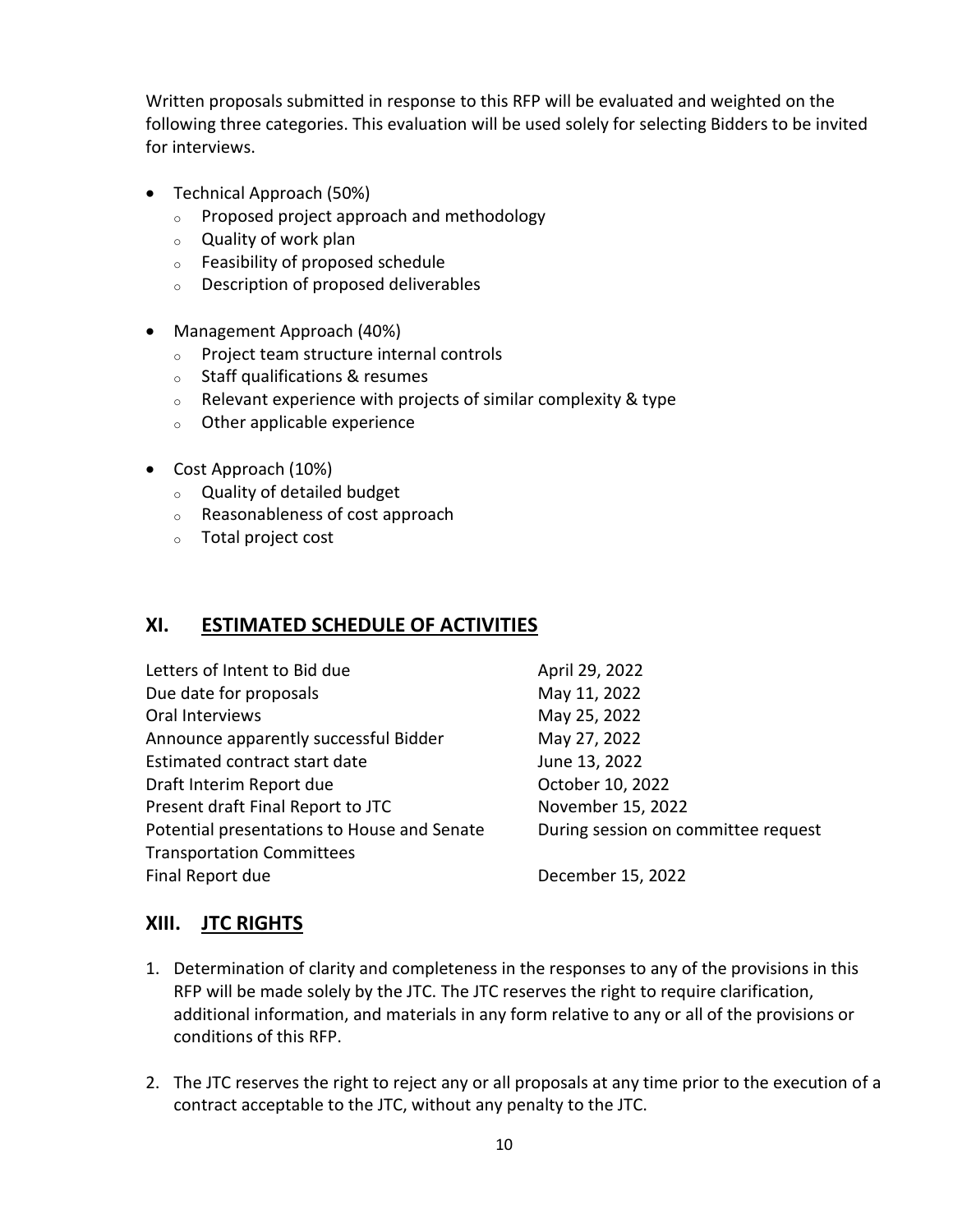- 3. The JTC intends to award the contract to the Bidder with the best combination of attributes based on the evaluation criteria listed in Section X of this RFP. This RFP does not, however, obligate the JTC to contract for services herein.
- 4. Should the JTC fail to negotiate a contract with the Apparently Successful Bidder, the JTC reserves the right to negotiate and contract with the next most qualified Bidder.
- 5. The JTC reserves the right to waive specific terms and conditions contained in this RFP.
- 6. It shall be understood by Bidders that their proposal is predicated upon acceptance of all terms and conditions contained in this RFP unless the Bidder has obtained such a waiver, in writing, from the JTC prior to submission of the proposal. Any such waiver will be granted to all Bidders.
- 7. The JTC reserves the right, at its sole discretion, to waive minor administrative irregularities contained in any Bidder's proposal.

Thank you for your interest.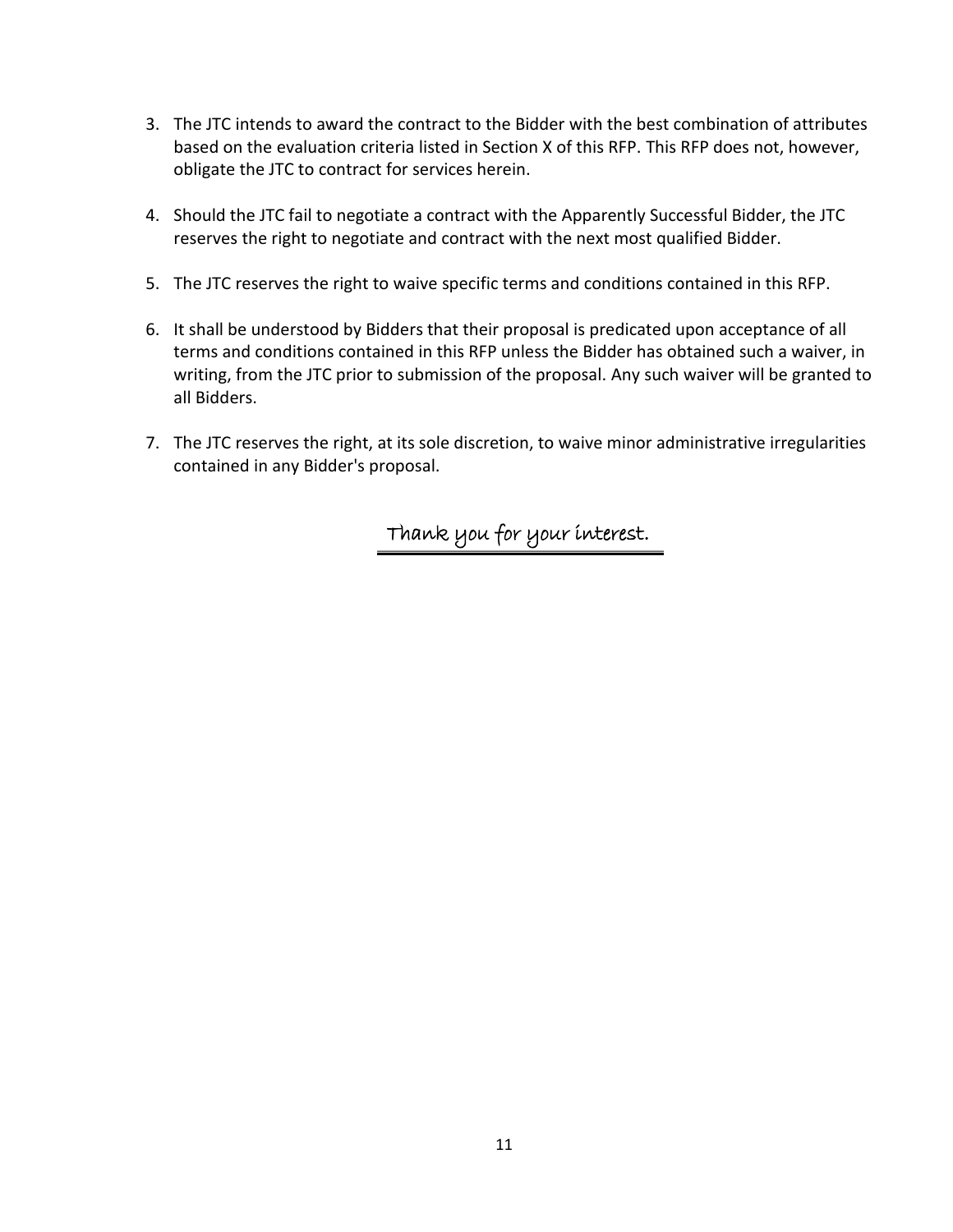**EXHIBIT A**

# **GENERAL TERMS AND CONDITIONS**

**1 DEFINITIONS** -- As used throughout this contract, the following terms shall have the meaning set forth below:

- A. The "Joint Transportation Committee," or "JTC," shall mean the Washington State Joint Transportation Committee, any division, section, office, unit, or other entity of JTC or any of the officers or other officials lawfully representing the JTC.
- B. "Contractor" shall mean that firm, provider, organization, individual, or other entity performing services under this contract, and shall include all employees of the Contractor.
- C. "Subcontractor" shall mean one not in the employment of the Contractor, who is performing all or part of those services under this contract under a separate contract with the Contractor. The terms "Subcontractor" and "Subcontractors" means Subcontractor(s) in any tier.

**2. ADVANCE PAYMENTS PROHIBITED** -- No payment in advance or in anticipation of services or supplies to be provided under this contract shall be made by JTC.

#### **3. ATTORNEY'S FEES**.

in the event of litigation or other action brought to enforce Contract terms, each party agrees to bear its own attorneys' fees and costs.

**4. CHANGE OF CONTROL OR PERSONNEL** -- Contractor shall promptly and in any case within twenty-four (24) hours notify the JTC Project Manager in writing:

- 1. If any of the representations and warranties of the Contractor set forth in this contract shall cease to be true at any time during the term of this contract;
- 2. Of any material change in the Contractor's management staff;
- 3. Of any change in control of the Contractor or in the business structure of the Contractor; or
- 4. Of any other material change in the Contractor's business, partnership, or corporate organization relating to this engagement. All written notices regarding changes in management staff shall contain the same information about newly assigned management staff as was requested by JTC in the RFP and such additional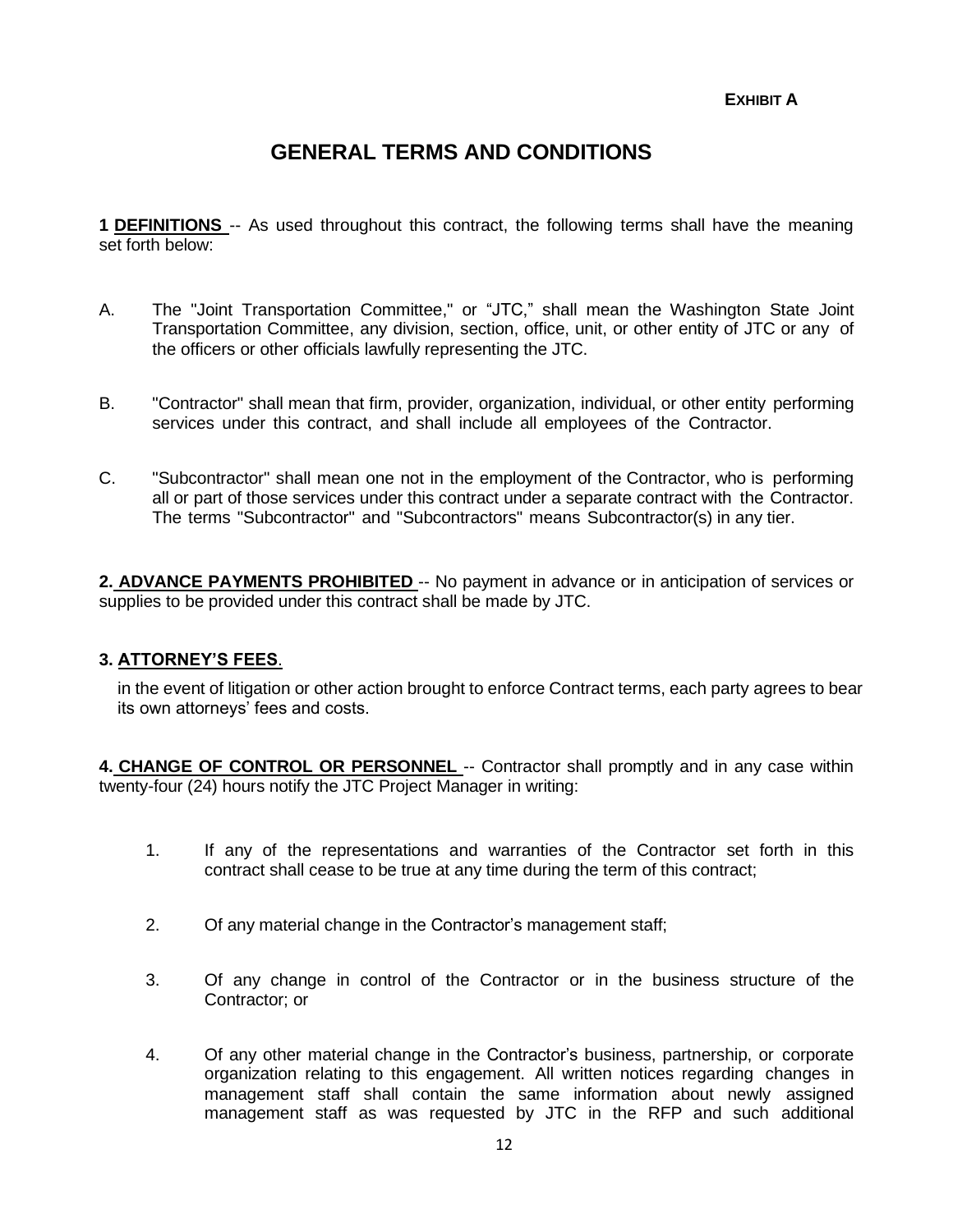information as may be requested by the JTC. For purposes hereof, the term "management staff" shall mean those persons identified as senior management in any response to a RFP or who otherwise will exercise a major administrative role or major policy or consultant role to the provision of the Contractor's services hereunder. All written notices regarding changes in control of the Contractor shall contain the same information about any new controlling entity as was requested by JTC in the RFP regarding the Contractor and such additional information as may be requested by JTC.

Approval of these changes rests solely with JTC and will not be unreasonably withheld.

**5. CHANGES AND MODIFICATIONS** -- The JTC may, at any time, by written notification to the Contractor, make changes in the general scope of the services to be performed under the contract. If any such changes cause an increase or decrease in the cost of, or the time required for the performance of this contract, an equitable adjustment may be made in the contract price or period of performance, or both, and the contract shall be modified in writing accordingly. Any claim by the Contractor for adjustment under this clause must be asserted within thirty (30) days from the date of Contractor's receipt of the notice of such change; *provided*, however, that the JTC may, upon determining that the facts justify such action, receive and act upon such claim asserted at any time prior to final payment under this contract. Failure to agree to any adjustment shall be a dispute concerning a question of fact within the meaning of the clause of this contract entitled "Disputes." However, nothing in this clause shall excuse the Contractor from proceeding with the contract as changed.

**6**. **CONFLICT OF INTEREST** -- JTC may, by written notice to the Contractor, terminate this contract if it is found after due notice and examination by the JTC that there is a violation of the State Ethics Law Chapter 42.52 RCW; or any similar statute involving the Contractor in the procurement of, or performance under, this contract.

Specific restrictions apply to contracting with current or former state employees pursuant to chapter 42.52 of the Revised Code of Washington. The CONTRACTOR and their subcontractor(s) must identify any person employed in any capacity by the state of Washington that worked with the JTC program executing this Contract, including but not limited to formulating or drafting the legislation, participating in grant procurement planning and execution, awarding grants, and monitoring grants, during the 24-month period preceding the start date of this Contract. Identify the individual by name, the agency previously or currently employed by, job title or position held, and separation date. If it is determined by JTC that a conflict of interest exists, the CONTRACTOR may be disqualified from further consideration for the award of a Contract.

In the event this contract is terminated as provided above, JTC shall be entitled to pursue the same remedies against the Contractor as it could pursue in the event of a breach of the contract by the Contractor. The rights and remedies of JTC provided for in this clause shall not be exclusive and are in addition to any other rights and remedies provided by law. The existence of facts upon which the JTC makes any determination under this clause shall be an issue and may be reviewed as provided in the "Disputes" clause of this contract.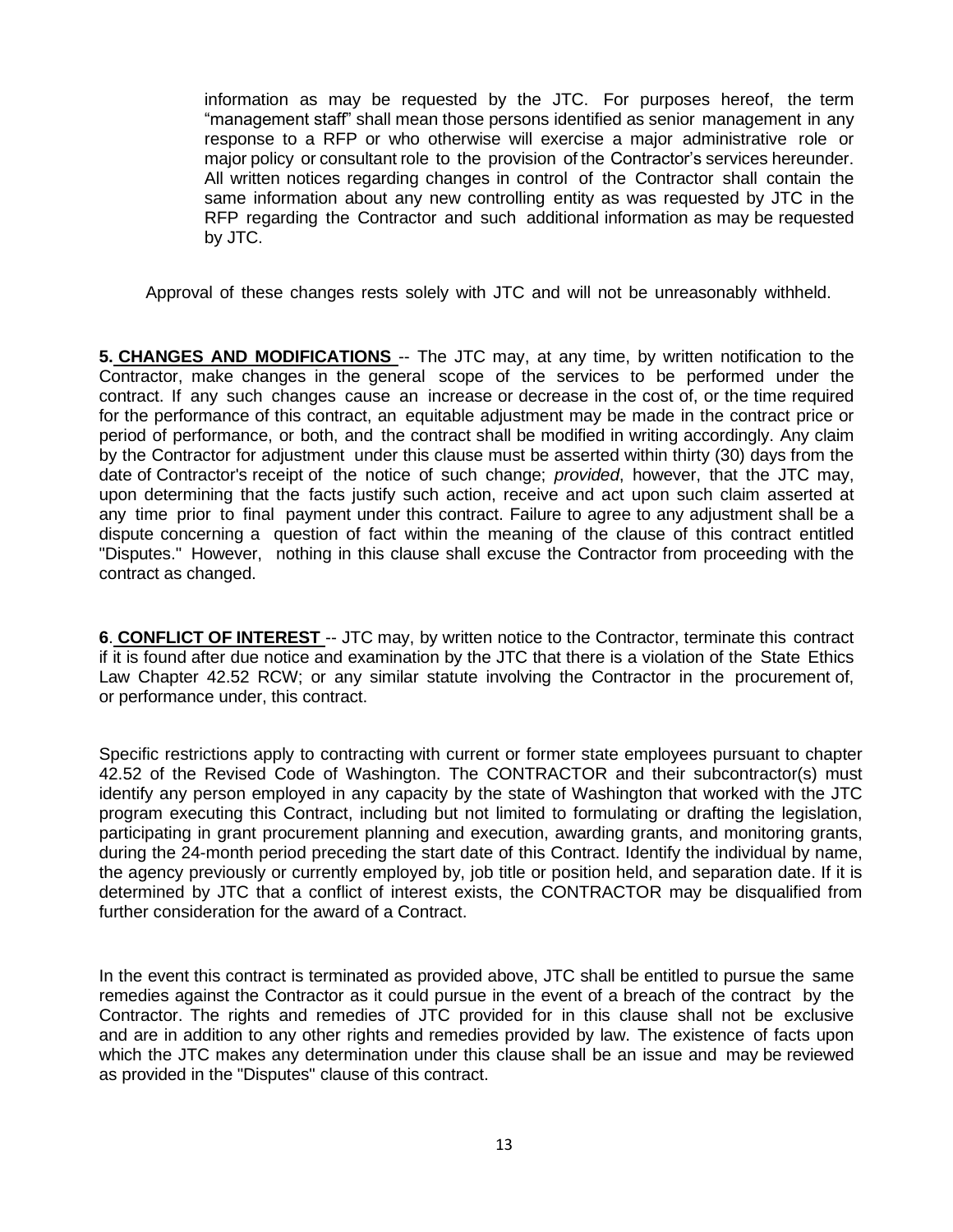**7. CONTRACTOR NOT EMPLOYEE OF THE AGENCY** -- The Contractor and his or her employees or agents performing under this contract are not employees or agents of JTC. The Contractor will not hold himself/herself out as or claim to be an officer or employee of JTC or of the state of Washington by reason hereof, nor will the Contractor make any claim or right, privilege or benefit which would accrue to an employee under Chapter 41.06 RCW.

**8. DISPUTES** – If a dispute should arise between the Contractor and JTC regarding the performance or expected outcomes of the contract, such dispute shall be referred to the JTC Committee Coordinator for review and decision. If the decision by the JTC Committee Coordinator is not satisfactory to the Contractor, the Contractor may request in writing that the dispute be reviewed by the Legislative Members of the JTC Executive Committee. Such written request shall be provided to the JTC Committee Coordinator within five (5) days following the Committee Coordinator's decision. The Committee Coordinator shall present the written request to the Legislative Members of the JTC Executive Committee at its earliest convenience for review and decision. The decision of the Legislative Members shall become final and binding.

Unless mutually agreed to by the JTC and the Contractor, the work to be performed under this agreement shall not be delayed or stopped during the review of a dispute either by the JTC Committee Coordinator or the JTC Executive Committee.

**9. GOVERNING LAW** -- This contract shall be governed by the laws of the state of Washington. In the event of a lawsuit involving this contract, venue shall be proper only in Thurston County. The Contractor, by execution of this contract, acknowledges the jurisdiction of the courts of the state of Washington in this matter.

**10. INDEMNIFICATION** -- The contractor shall defend, protect, and hold harmless the state of Washington, JTC, or any employees thereof, from and against all claims, suits or actions arising from the Contractor's acts which are libelous or slanderous, which result in injury to persons or property, which violate a right of confidentiality, or which constitute an infringement of any copyright, patent, trademark, or trade name through use of reproduction of material of any kind.

**11. INDUSTRIAL INSURANCE COVERAGE** -- The Contractor shall provide or purchase industrial insurance coverage prior to performing work under this contract as required under Title 51 RCW. JTC will not be responsible for payment of industrial insurance premiums or for any other claim or benefit for this Contractor, or any Subcontractor or employee of the Contractor, which might arise under the industrial insurance laws during performance of duties and services under this contract.

**12. LICENSING, ACCREDITATION AND REGISTRATION** -- The Contractor shall comply with all applicable local, state and federal licensing, accreditation, and registration requirements and standards, necessary for the performance of this contract.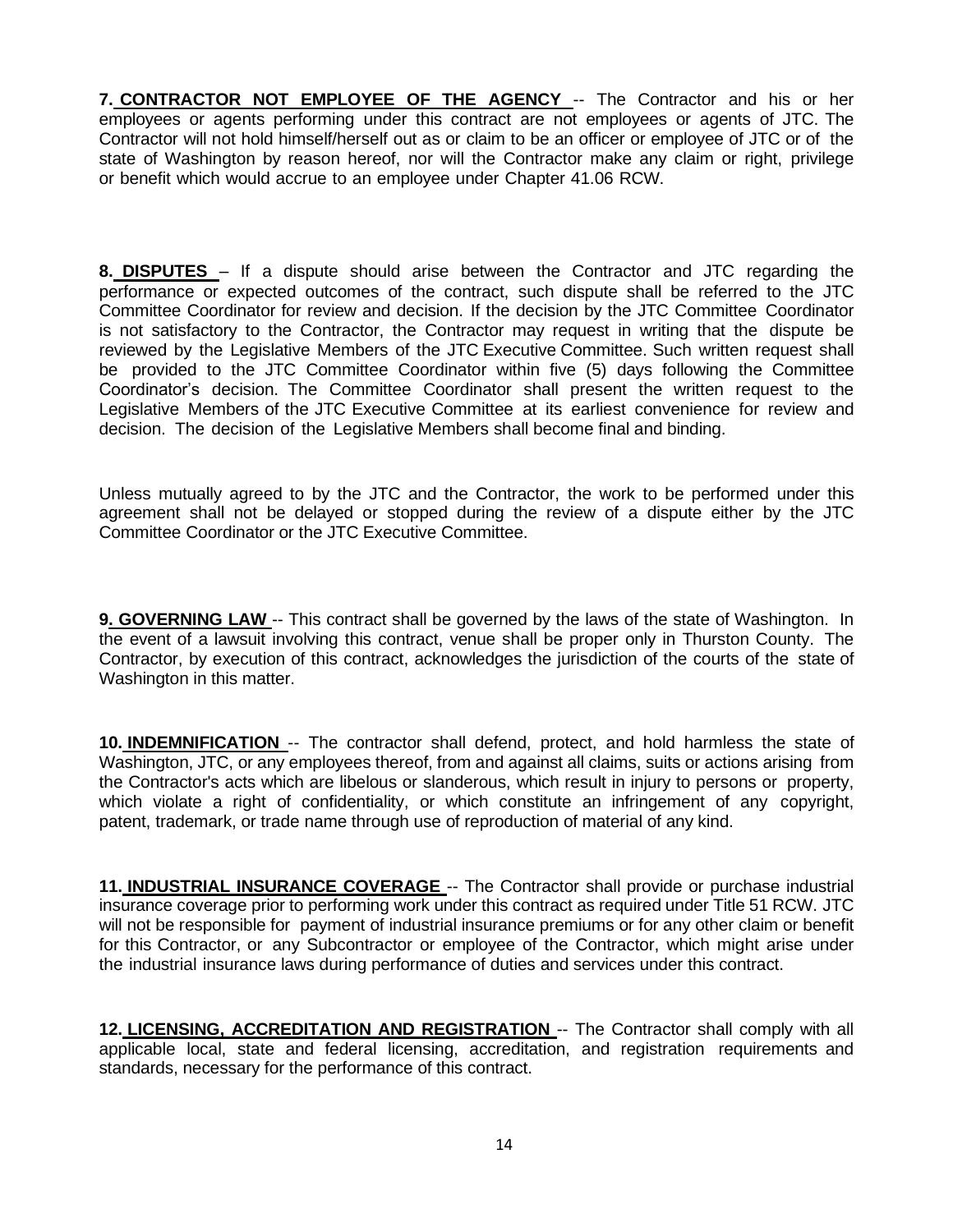**13. LIMITATION OF AUTHORITY** -- Only the JTC shall have the express, implied, or apparent authority to alter, amend, modify or waive any clause or condition of this contract. Furthermore, any alteration, amendment, modification, or waiver of any clause or condition of this contract is not effective or binding unless made in writing and signed by the JTC.

**14. NONASSIGNABILIT**Y -- Neither this contract, nor any claim arising under this contract, shall be transferred or assigned by the Contractor.

**15. NONDISCRIMINATION -**- During the performance of this contract, the Contractor shall comply with all federal and state nondiscrimination laws, regulations, and policies.

**16. NONCOMPLIANCE WITH NONDISCRIMINATION LAWS** -- In the event of the Contractor's noncompliance or refusal to comply with any nondiscrimination law, regulation, or policy, this contract may be rescinded, canceled, or terminated in whole or in part, and the Contractor may be declared ineligible for further contracts with JTC. The Contractor shall, however, be given a reasonable time in which to cure this noncompliance. Any dispute may be resolved in accordance with the "Disputes" procedure set forth herein.

**17. PAYMENT OF TAXES** -- Contractor shall pay all applicable taxes assessed on the compensation received under this contract and shall identify and pay those taxes under Contractor's federal and state identification number(s).

**18. PUBLICITY** The Contractor agrees not to publish or use any advertising or publicity materials in which the state of Washington or JTC's name is mentioned, or language used from which the connection with the state of Washington's or JTC's name may reasonably be inferred or implied, without the prior written consent of JTC.

**19. RECORDS, DOCUMENTS AND REPORTS** -- The Contractor shall maintain books, records, documents, data and other evidence of accounting procedures and practices which sufficiently and properly reflect all direct and indirect costs of any nature expended in the performance of this contract. These records shall be subject at all reasonable times to inspection, review, or audit by personnel duly authorized by the JTC, State Auditor or state or federal officials so authorized by law, regulation, or contract. The Contractor will retain all books, records, documents, and other materials relevant to this contract for six (6) years after the date of final payment, and make them available for inspection by persons authorized under this provision.

If any litigation, claim or audit is started before the expiration of the six (6) year period, the records shall be retained until all litigation claims, or audit findings involving the records have been resolved.

**20. REGISTRATION WITH DEPARTMENT OF REVENUE** -- The Contractor shall complete registration with the Department of Revenue, [http://dor.wa.gov/Content/Home/Default.aspx,](http://dor.wa.gov/Content/Home/Default.aspx) and be responsible for payment of all taxes due on payments made under this contract.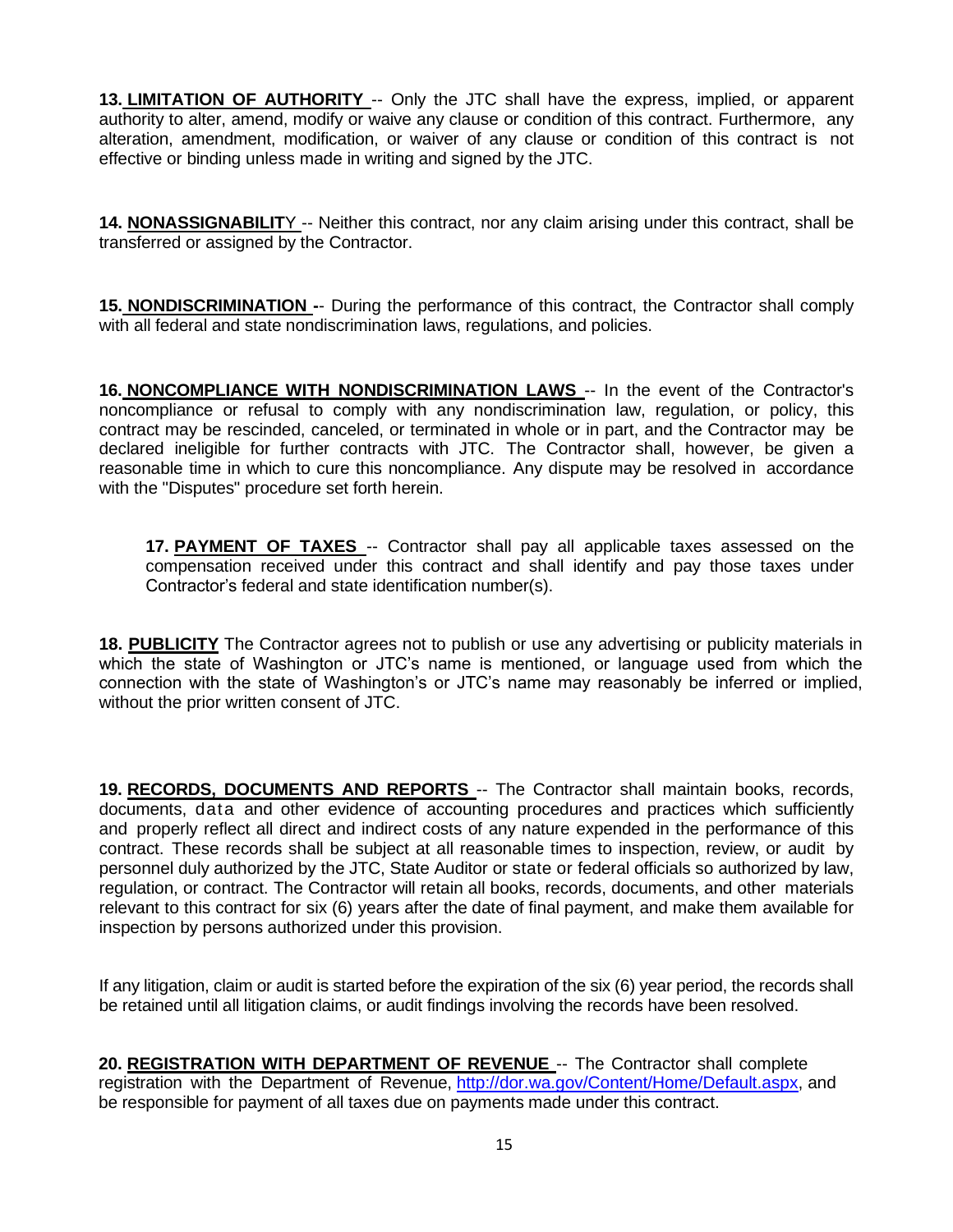**21. RIGHT OF INSPECTION** -- The Contractor shall provide right of access to its facilities to the JTC, or any of its officers, or to any other authorized agent or official of the state of Washington or the federal government at all reasonable times, in order to monitor and evaluate performance, compliance, and/or quality assurance under this contract.

**22. RIGHTS IN DATA** -- Unless otherwise provided, data which originates from this contract shall be "works for hire" as defined by the U.S. Copyright Act and shall be owned by JTC. Data shall include, but not be limited to: working papers, reports, documents, pamphlets, advertisements, books, magazines, surveys, studies, computer programs, films, tapes, and/or sound reproductions. Ownership includes the right to copyright, patent, register, and the ability to transfer these rights.

Data which is delivered under the contract, but which does not originate therefrom shall be transferred to JTC with a nonexclusive, royalty-free, irrevocable license to publish, translate, reproduce, deliver, perform, dispose of, and to authorize others to do so; *provided*, that such license shall be limited to the extent which the Contractor has a right to grant such a license. The Contractor shall exert all reasonable effort to advise JTC, at the time of delivery of data furnished under this contract, of all known or potential invasions of privacy contained therein and of any portion of such document which was not produced in the performance of this contract. JTC shall receive prompt written notice of each notice of claim of copyright infringement received by the Contractor with respect to any data delivered under this contract. JTC shall have the right to modify or remove any restrictive markings placed upon the data by the Contractor.

**23. SAFEGUARDING OF INFORMATION** -- The use or disclosure by any party of any information concerning JTC for any purpose not directly connected with the administration of JTC or the Contractor's responsibilities with respect to services provided under this contract is prohibited except by written consent of the JTC.

**24. SAVINGS** -- In the event funding from state, federal, or other sources is withdrawn, reduced, or limited in any way after the effective date of this contract and prior to normal completion, JTC may terminate the contract under the "Termination for Convenience" clause, without the five-day notice requirement, subject to renegotiation under those new funding limitations and conditions.

**25. SCOPE OF CONTRACT** -- This contract and the attachments incorporate all the contracts, covenants, and understandings between the parties concerning the subject matter, and all such covenants, agreements, and understandings have been merged into this contract. No prior contract or understandings, verbal or otherwise, of the parties or their agents shall be valid or enforceable unless embodied in this contract.

**26. SEVERABILITY** – The provisions of this contract are intended to be severable. If any term or provision is illegal or invalid for any reason whatsoever, such illegality or invalidity shall not affect the validity of the remainder of the contract.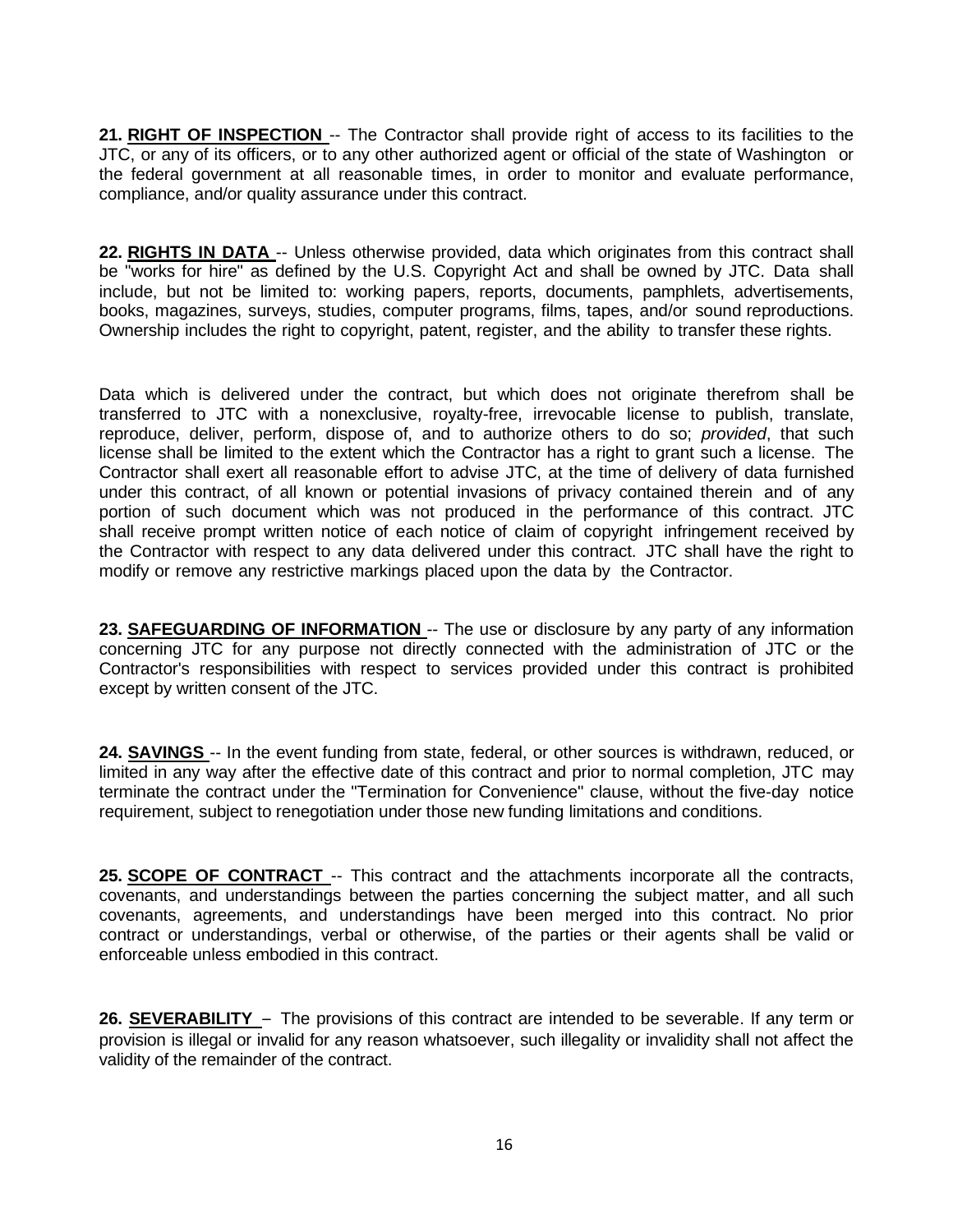**27. SUBCONTRACTING** -- Neither the Contractor nor any Subcontractor shall enter into subcontracts for any of the work contemplated under this contract without obtaining prior written approval of the JTC.

**28. TERMINATION FOR CAUSE** – In the event the JTC determines the Contractor has failed to comply with the conditions of this contract in a timely manner, the JTC has the right to suspend or terminate this contract. In such event the Contractor shall be liable for damages as authorized by law including, but not limited to, any cost difference between the original contract and the replacement or cover contract and all administrative costs directly related to the replacement contract, e.g., cost of the mailing, advertising, and staff time.

A termination shall be deemed a "Terminate for Convenience" if it is determined that the Contractor (i) was not in default, or (ii) failure to perform was outside of his or her control, fault or negligence.

**29. TERMINATION FOR CONVENIENCE** -- Except as otherwise provided in this contract, the JTC may, by five (5) days written notice, beginning on the second day after the mailing, terminate this contract in whole or in part when it is in the best interests of JTC. If this contract is so terminated, JTC shall be liable only for payment in accordance with the terms of this contract for services rendered prior to the effective date of termination.

**30. TERMINATION PROCEDURE** -- Upon termination of this contract, JTC, in addition to any other rights provided in this contract, may require the Contractor to deliver to JTC any property specifically produced or acquired for the performance of such part of this contract as has been terminated. The provisions of the "Treatment of Assets" clause shall apply in such property transfer.

JTC shall pay to the Contractor the agreed upon price, if separately stated, for completed work and services accepted by JTC, and the amount agreed upon by the Contractor and JTC for (i) completed work and services for which no separate price is stated, (ii) partially completed work and services, (iii) other property or services which are accepted by JTC, and (iv) the protection and preservation of property, unless the termination is for default, in which case the JTC shall determine the extent of the liability of JTC. Failure to agree with such determination shall be a dispute within the meaning of the "Disputes" clause of this contract. JTC may withhold from any amounts due the Contractor such sum as the JTC determines to be necessary to protect JTC against potential loss or liability.

The rights and remedies of JTC provided in this section shall not be exclusive and are in addition to any other rights and remedies provided by law or under this contract.

After receipt of a notice of termination, and except as otherwise directed by the JTC, the Contractor shall:

1. Stop work under the contract on the date, and to the extent specified, in the notice;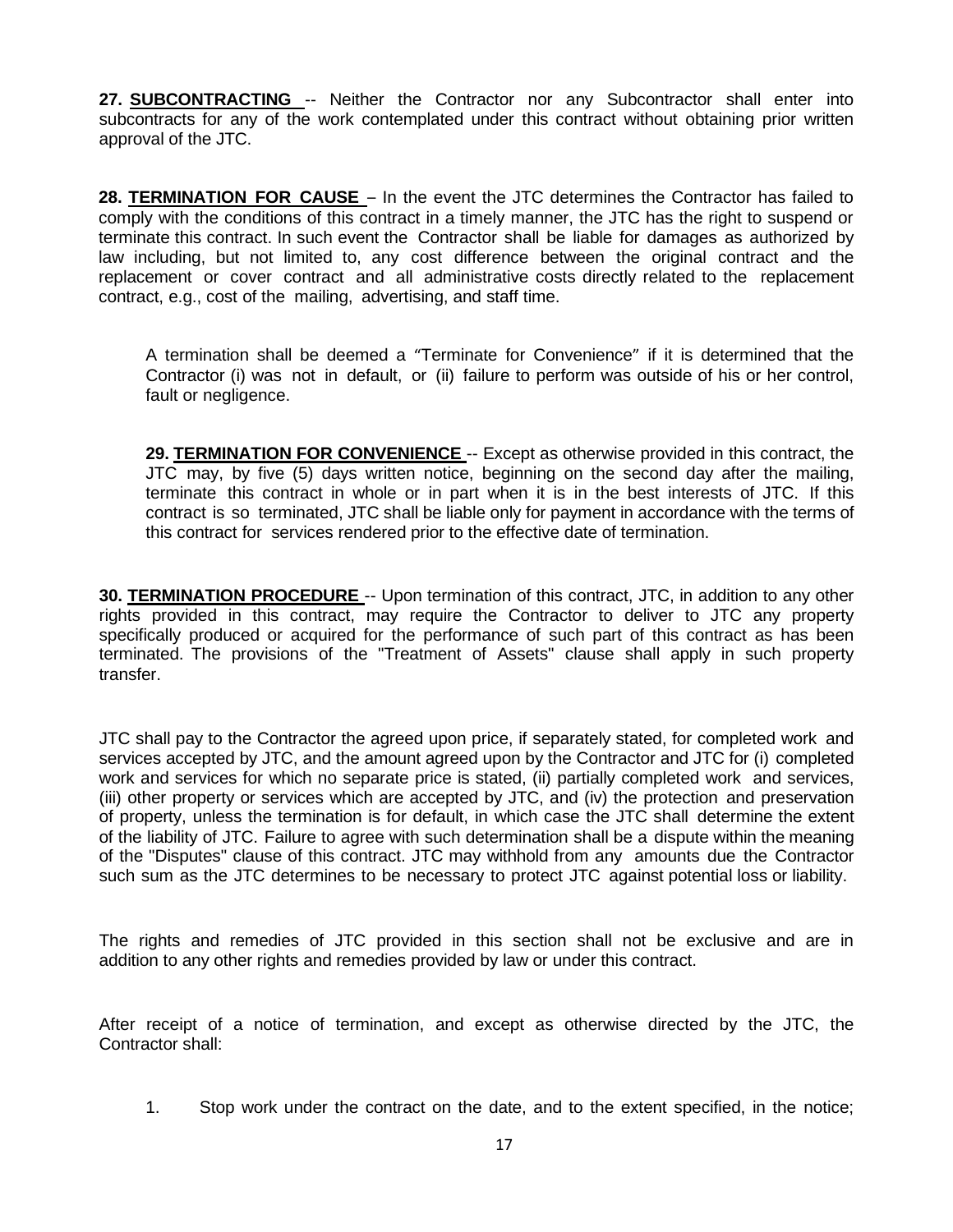- 2. Place no further orders or subcontracts for materials, services, or facilities except as may be necessary for completion of such portion of the work under the contract as is not terminated;
- 3. Assign to JTC, in the manner, at the times, and to the extent directed by the JTC, all of the rights, title, and interest of the Contractor under the orders and subcontracts so terminated, in which case JTC has the right, at its discretion, to settle or pay any or all claims arising out of the termination of such orders and subcontracts;
- 4. Settle all outstanding liabilities and all claims arising out of such termination of orders and subcontracts, with the approval or ratification of the JTC to the extent the JTC may require, which approval or ratification shall be final for all the purposes of this clause;
- 5. Transfer title to JTC and deliver in the manner, at the times, and to the extent directed by the JTC any property which, if the contract has been completed, would have been required to be furnished to JTC;
- 6. Complete performance of such part of the work as shall not have been terminated by the JTC; and
- 7. Take such action as may be necessary, or as the JTC may direct, for the protection and preservation of the property related to this contract which is in the possession of the Contractor and in which JTC has or may acquire an interest.

**31. WAIVER OF DEFAULT** -- Waiver of any default shall not be deemed to be a waiver of any subsequent default. Waiver of breach of any provision of the contract shall not be deemed to be a waiver of any other or subsequent breach and shall not be construed to be a modification of the terms of the contract unless stated to be such in writing, signed by the JTC and attached to the original contract.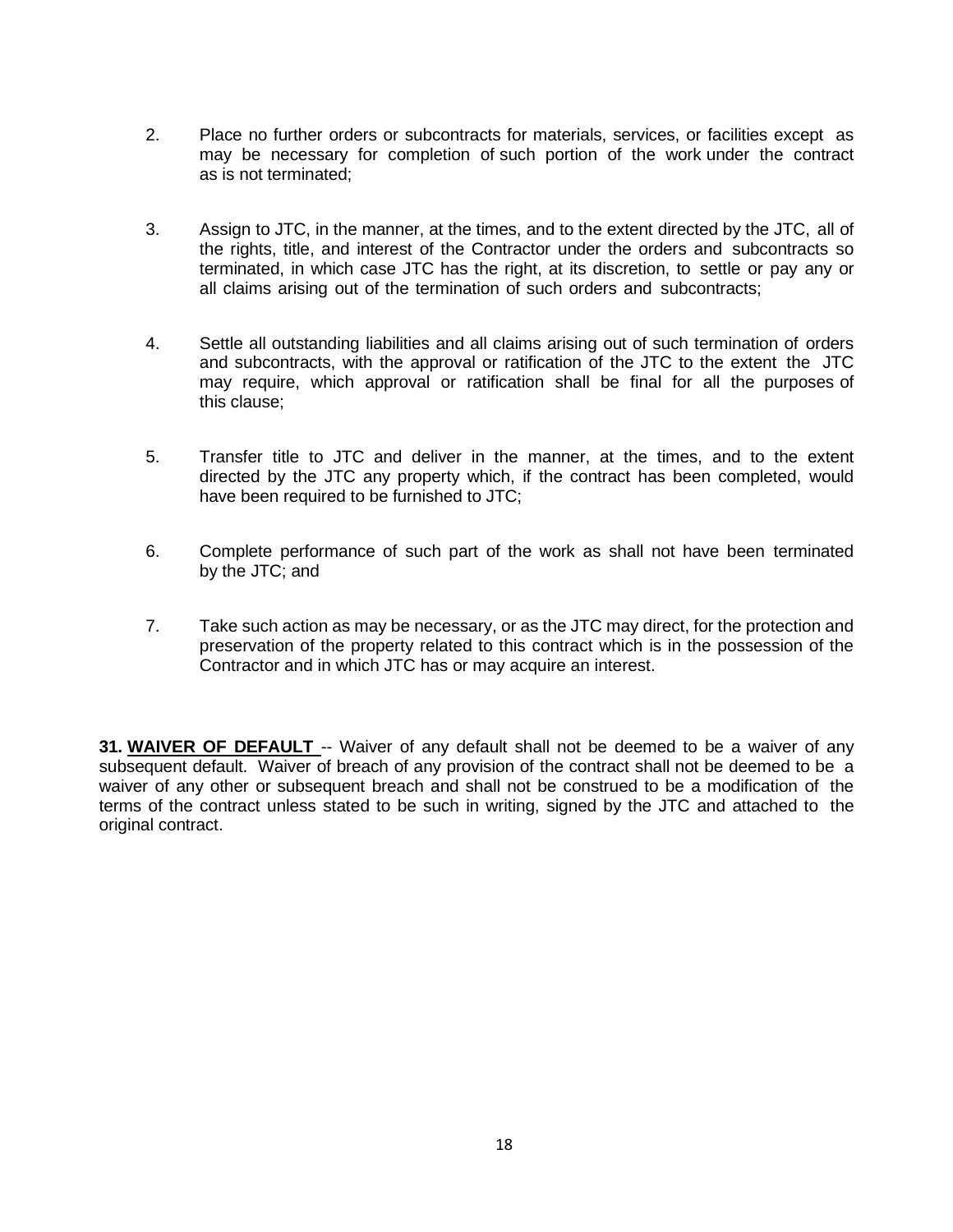#### **Exhibit B**

#### **CERTIFICATIONS AND ASSURANCES**

I/we make the following certifications and assurances as a required element of the proposal to which it is attached, understanding that the truthfulness of the facts affirmed here and the continuing compliance with these requirements are conditions precedent to the award or continuation of the related contract(s):

- 1. I/we declare that all answers and statements made in the proposal are true and correct.
- 2. The prices and/or cost data have been determined independently, without consultation, communication, or agreement with others for the purpose of restricting competition. However, I/we may freely join with other persons or organizations for the purpose of presenting a single proposal.
- 3. The attached proposal is a firm offer for a period of 60 days following receipt, and it may be accepted by the JTC without further negotiation (except where obviously required by lack of certainty in key terms) at any time within the 60-day period.
- 4. In preparing this proposal, I/we have not been assisted by any current or former employee of the state of Washington whose duties relate (or did relate) to this proposal or prospective contract, and who was assisting in other than his or her official, public capacity. (Any exceptions to these assurances are described in full detail on a separate page and attached to this document.)
- 5. I/we understand that the JTC will not reimburse me/us for any costs incurred in the preparation of this proposal. All proposals become the property of the JTC, and I/we claim no proprietary right to the ideas, writings, items, or samples, unless so stated in this proposal.
- 6. Unless otherwise required by law, the prices and/or cost data which have been submitted have not been knowingly disclosed by the Bidder and will not knowingly be disclosed by him/her prior to opening, directly or indirectly to any other Bidder or to any competitor.
- 7. I/we agree that submission of the attached proposal constitutes acceptance of the solicitation contents and the attached sample contract and general terms and conditions. If there are any exceptions to these terms, I/we have described those exceptions in detail on a page attached to this document.
- 8. No attempt has been made or will be made by the Bidder to induce any other person or firm to submit or not to submit a proposal for the purpose of restricting competition.
- 9. The bidder certifies that no condition exists with respect to the bidder, or any of its employees, regarding any current or past relationship with the JTC, WSDOT, or agencies that violate Chapter 42.52 RCW, the "Ethics in Public Service" Law.

Signature of Bidder

\_\_\_\_\_\_\_\_\_\_\_\_\_\_\_\_\_\_\_\_\_\_\_\_\_\_\_\_\_\_\_\_\_\_\_\_\_\_\_\_\_\_\_

\_\_\_\_\_\_\_\_\_\_\_\_\_\_\_\_\_\_\_\_\_\_\_\_\_\_\_\_\_\_\_\_\_\_\_\_\_\_\_\_\_\_\_

Title **Date**